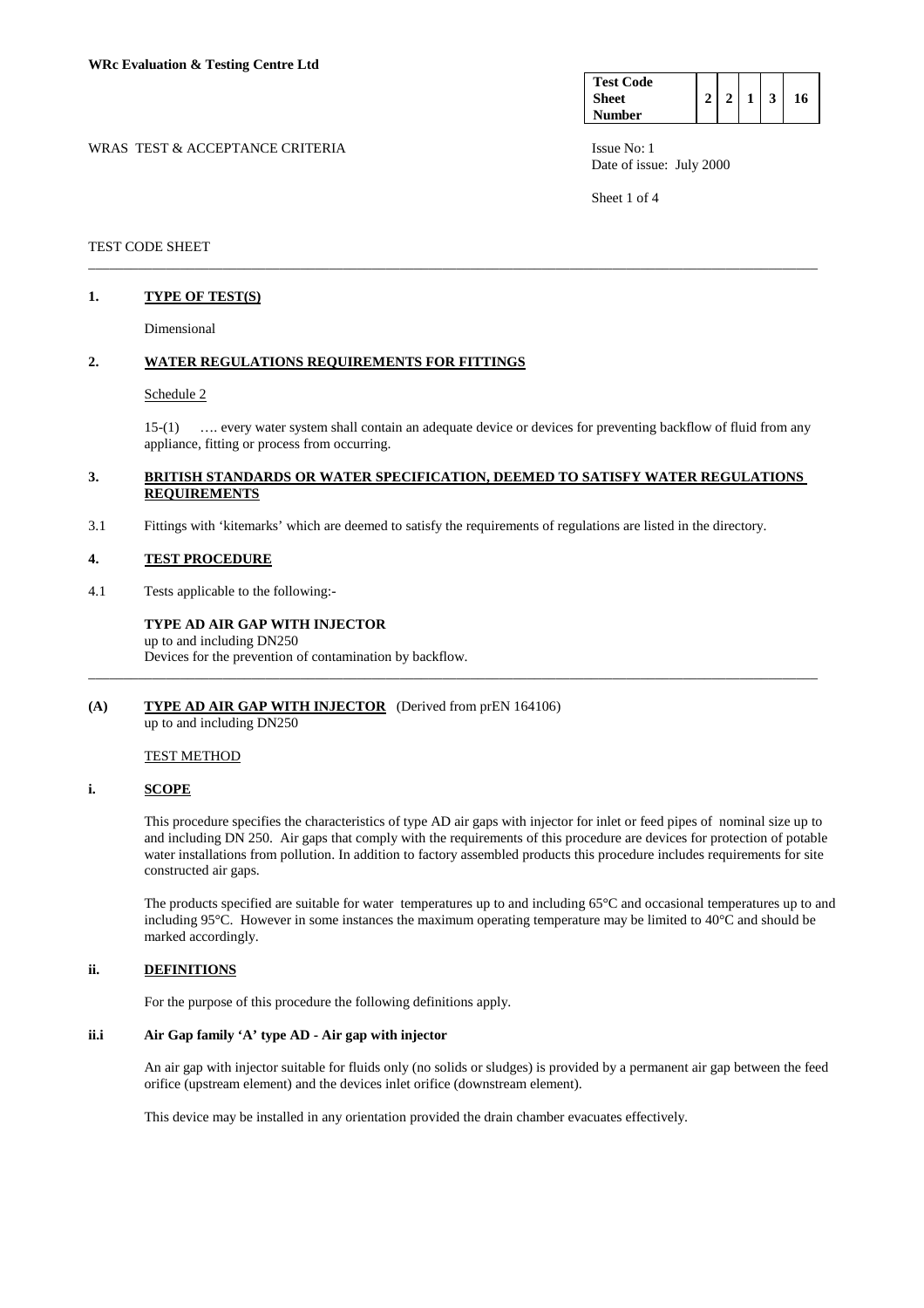| <b>Test Code</b> |  |  |    |
|------------------|--|--|----|
| <b>Sheet</b>     |  |  | 16 |
| Number           |  |  |    |

 Issue No: 1 Date of issue: July 2000

Sheet 2 of 4

### **ii.ii Graphic symbol**



\_\_\_\_\_\_\_\_\_\_\_\_\_\_\_\_\_\_\_\_\_\_\_\_\_\_\_\_\_\_\_\_\_\_\_\_\_\_\_\_\_\_\_\_\_\_\_\_\_\_\_\_\_\_\_\_\_\_\_\_\_\_\_\_\_\_\_\_\_\_\_\_\_\_\_\_\_\_\_\_\_\_\_\_\_\_\_\_\_\_\_\_\_\_\_\_\_\_\_\_\_\_\_



#### **iii. DESIGNATION**

The air gap device AD has the following designation in the technical documents:

- the reference to this standard.
- the DN of the feed pipe.
- example of the designation:
- air gap AD DN15 TSN AD-01

# **iv. MATERIALS**

#### **iv.i Materials choice**

The manufacturer shall state the type of materials chosen in his technical and commercial documents.

The surface condition of materials in contact with water shall be chosen to be the least inclined to scale.

 The materials used upstream and including the atmospheric outlet opening must comply with the relevant Standards, quality requirements and criteria for potable water installations, BS6920 (i.e.may not release substances in concentration which can be harmful to the users of the potable water installation).

 The choice of other material is discretionary but shall be suitable for the intended use of the appliance (temperature, corrosion, scale, etc).

 There are no special requirements concerning the materials used downstream of the atmospheric outlet opening provided they do not have any harmful effect on the upstream part.

### **v. DESIGN**

#### **v.i General**

The protection assembly comprises two parts integral with one another:

- a water inlet device (upstream element).
- a receiving vessel (downstream element).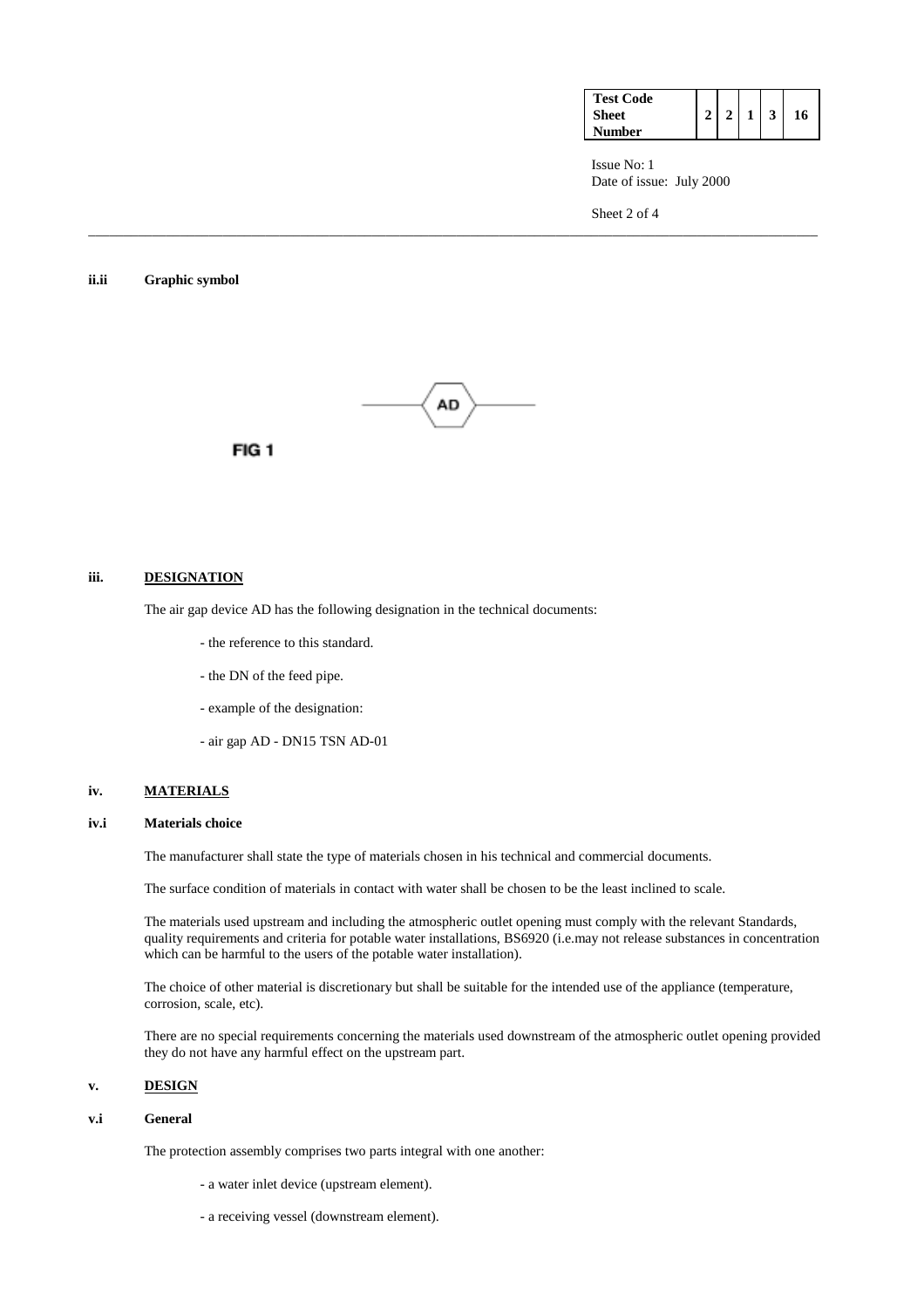| <b>Test Code</b> |  |  |    |
|------------------|--|--|----|
| <b>Sheet</b>     |  |  | 16 |
| Number           |  |  |    |

 Issue No: 1 Date of issue: July 2000

Sheet 3 of 4

 The dimensioning of the water inlet device shall be sufficient to enable the flow rate, adapted to the function specified for the air gap assembly with injector AD, to be ensured.

Unless there is technical justification, the smallest dimension for calculating the inlet section shall not be less than 4 mm.

 It shall not be possible for the injection orifice to be in contact with a product from downstream, whether owing to backflow or bending or deformation of the assembly.

\_\_\_\_\_\_\_\_\_\_\_\_\_\_\_\_\_\_\_\_\_\_\_\_\_\_\_\_\_\_\_\_\_\_\_\_\_\_\_\_\_\_\_\_\_\_\_\_\_\_\_\_\_\_\_\_\_\_\_\_\_\_\_\_\_\_\_\_\_\_\_\_\_\_\_\_\_\_\_\_\_\_\_\_\_\_\_\_\_\_\_\_\_\_\_\_\_\_\_\_\_\_\_

# **5. ACCEPTANCE CRITERIA**

# **5.1 Air gap clearance**

The air gap clearance 'A' measured from the terminal end of the inlet pipe (horizontal) and the closest level of the downstream inlet orifice (receiving device) shall be at least equal to twice the internal diameter of the inlet pipe and never less than 20 mm.

 $A > 2D$  but not less than 20 mm.

 'D' is the internal diameter of the upstream inlet component or its equivalent where the section is not circular and, in this case, the smallest dimension shall not be less than 4 mm.

In normal conditions of use, no splashing towards the outside shall be observed.

 There shall be no contact observed with the upstream component owing to retention, runoff, splashing or dripping from the downstream component.

# **5.2 Drain to atmosphere**

The drain to atmosphere shall be capable of draining off the maximum flow rate without submerging of the inlet device and without splashing towards the outside.